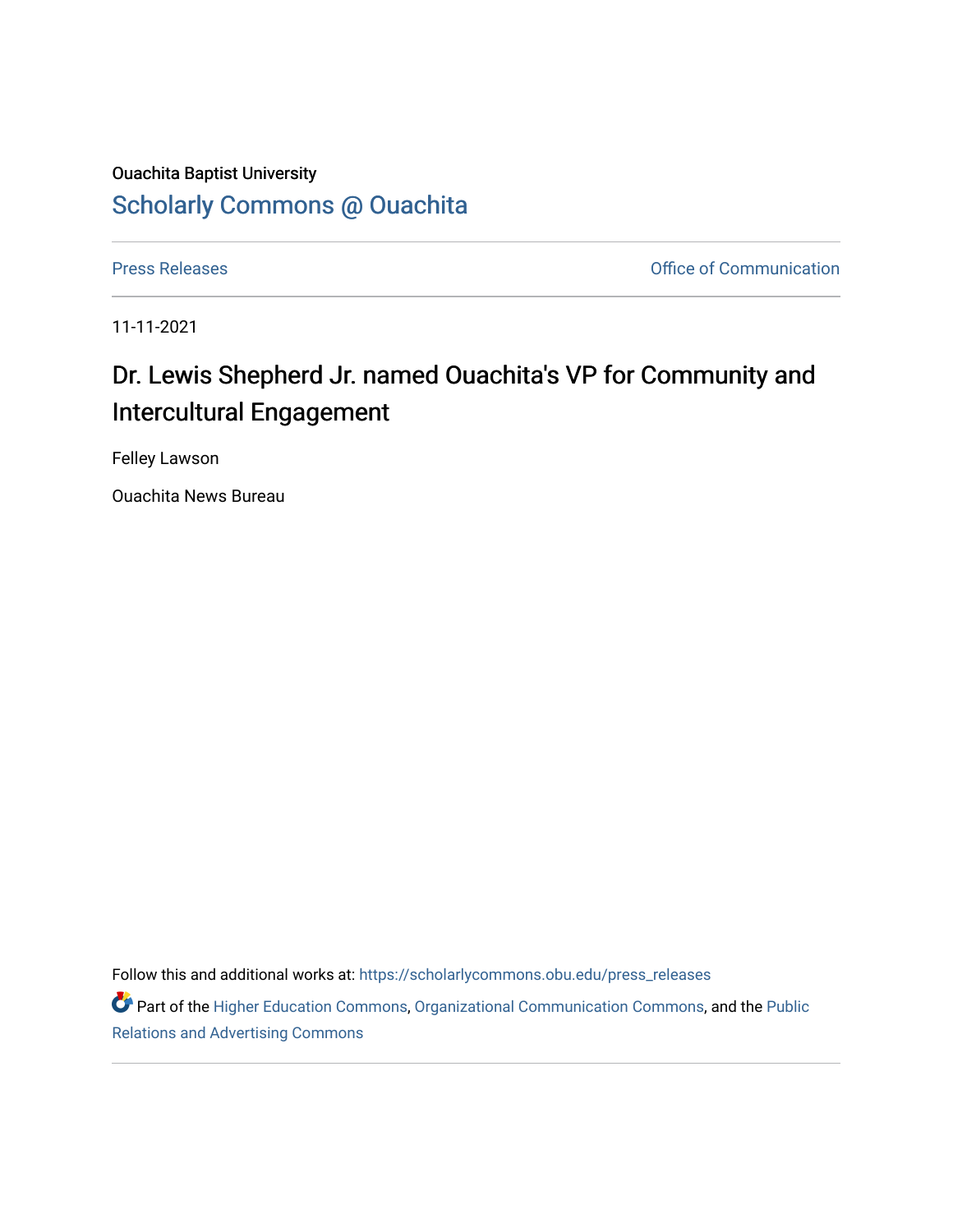



For immediate release **Dr. Lewis Shepherd Jr. named Ouachita's VP for Community and Intercultural Engagement** *By Felley Lawson* November 11, 2021

For more information, contact OBU's news bureau at [newsbureau@obu.edu](mailto:newsbureau@obu.edu) or (870) 245-5208.

ARKADELPHIA, Ark.—Dr. Lewis Shepherd Jr. has been named vice president for community and intercultural engagement at Ouachita Baptist University in Arkadelphia.

Since August 2020, Shepherd has served on Ouachita's executive leadership team as special assistant to Dr. Ben Sells, Ouachita president. In his new role, Shepherd's responsibilities include leadership of Campus Ministries, the Elrod Center for Family and Community, the Grant Center for International Education, Multicultural Student Programs and TRIO Programs.

Shepherd follows Ouachita's former Vice President for Community and International Engagement Ian Cosh, who retired in August.

"I'm pleased to continue the good work that Mr. Cosh established over his many decades of service at Ouachita through Campus Ministries, the Elrod Center and the Grant Center," Shepherd said, "while also broadening Ouachita's approach to community and intercultural engagement, both on and off campus, through Multicultural Student Programs and TRIO Programs."

A native of Magnolia, Ark., Shepherd earned Bachelor of Arts and Master of Science in Education degrees from Ouachita in 1980 and '82, respectively, and a doctorate in higher education administration from the University of Arkansas at Little Rock in 1997. His first job at Ouachita was as a resident assistant in West Dorm when he was a student; he would go on to serve as assistant to the dean of students,